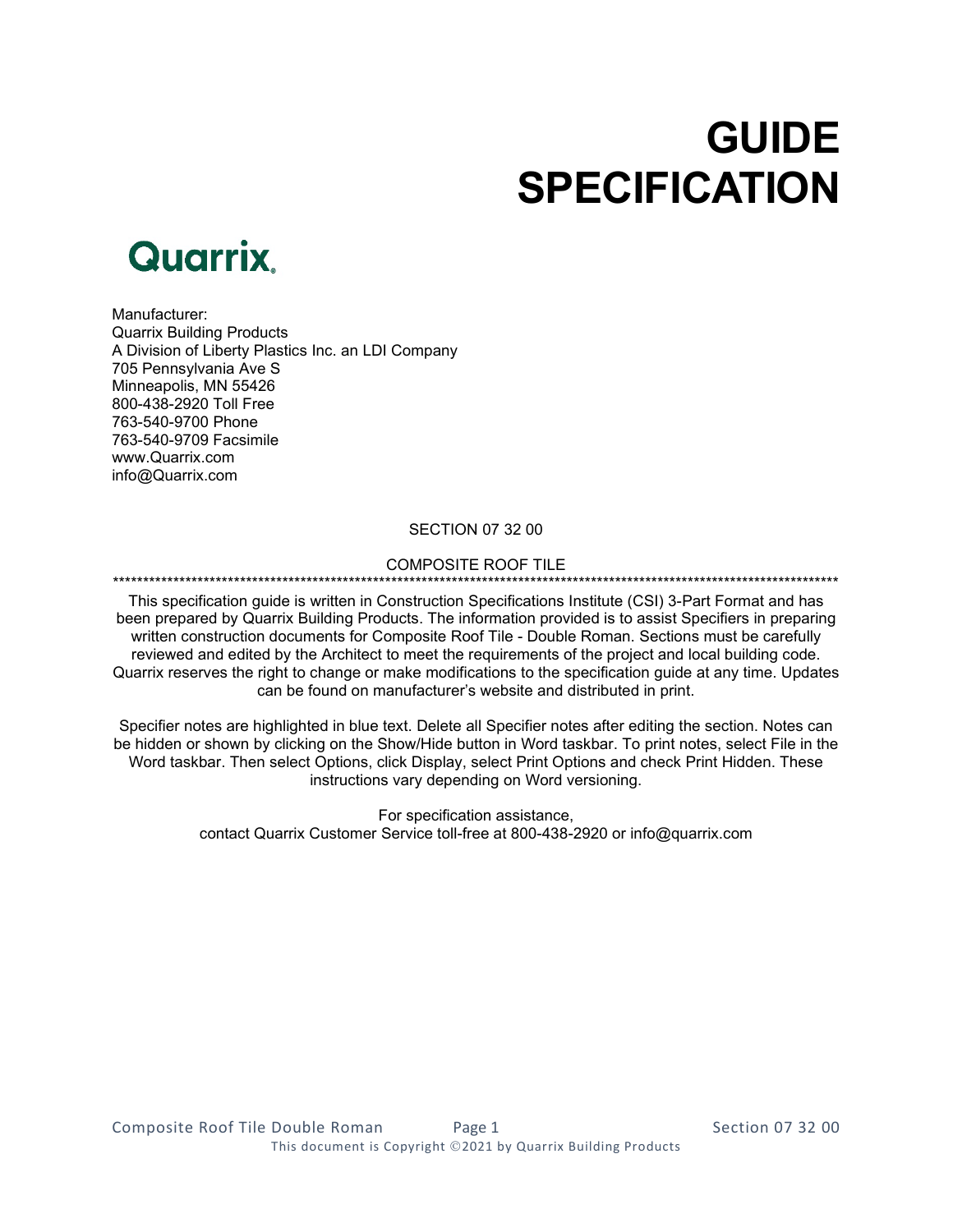# QUARRIX COMPOSITE TILE – DOUBLE ROMAN SPECIFICATION

# PART 1 GENERAL

- 1.1 SECTION INCLUDES
	- A. Composite Roof Tiles Double Roman
	- B. Tile Roof Accessories for Composite System.

## 1.2 RELATED SECTIONS

- A. Section 06 10 00 Rough Carpentry
- B. Section 06 20 00 Finish Carpentry.
- C. Section 07 53 13 Chlorinated-Polyethylene Roofing.
- D. Section 07 60 00 Flashing and Sheet Metal.
- E. Section 07 71 10 Roof Specialties.
- F. Section 07 72 00 Roof Accessories.
- G. Section 08 60 00 Roof Windows and Skylights.
- H. Division 15 Mechanical: Mechanical work projecting through roof.
- I. Division 16: Electrical: Electrical work projecting through roof.

#### 1.3 REFERENCES

- A. ASTM E 108 Class C Fire
- B. ASTM E 108 Class A Fire
- C. FM 4473 Specification Test Standard for Impact Resistance Testing of Rigid Roofing Materials by Impacting with Freezer Ice Balls.
- D. ASTM D3161/D3161M-20 Standard Test Method for Wind-Resistance of Steep Slope Roofing Products (Fan-Induced Method)

#### 1.4 SUBMITTALS

- A. Submit under provisions of Section 01 30 00 Administrative Requirements.
- B. Product Data: Manufacturer's data sheets on each product to be used, including:
	- 1. Preparation instructions and recommendations.
	- 2. Storage and handling requirements and recommendations.
	- 3. Installation methods.
- C. Shop Drawings: Indicate metal flashing profiles, joint locations, fastening locations, and installation details. Indicate tile layout with location of cut and special shaped tiles identified.
- D. Selection Samples: For each finish product specified, two complete sets of color chips representing manufacturer's full range of available colors and patterns.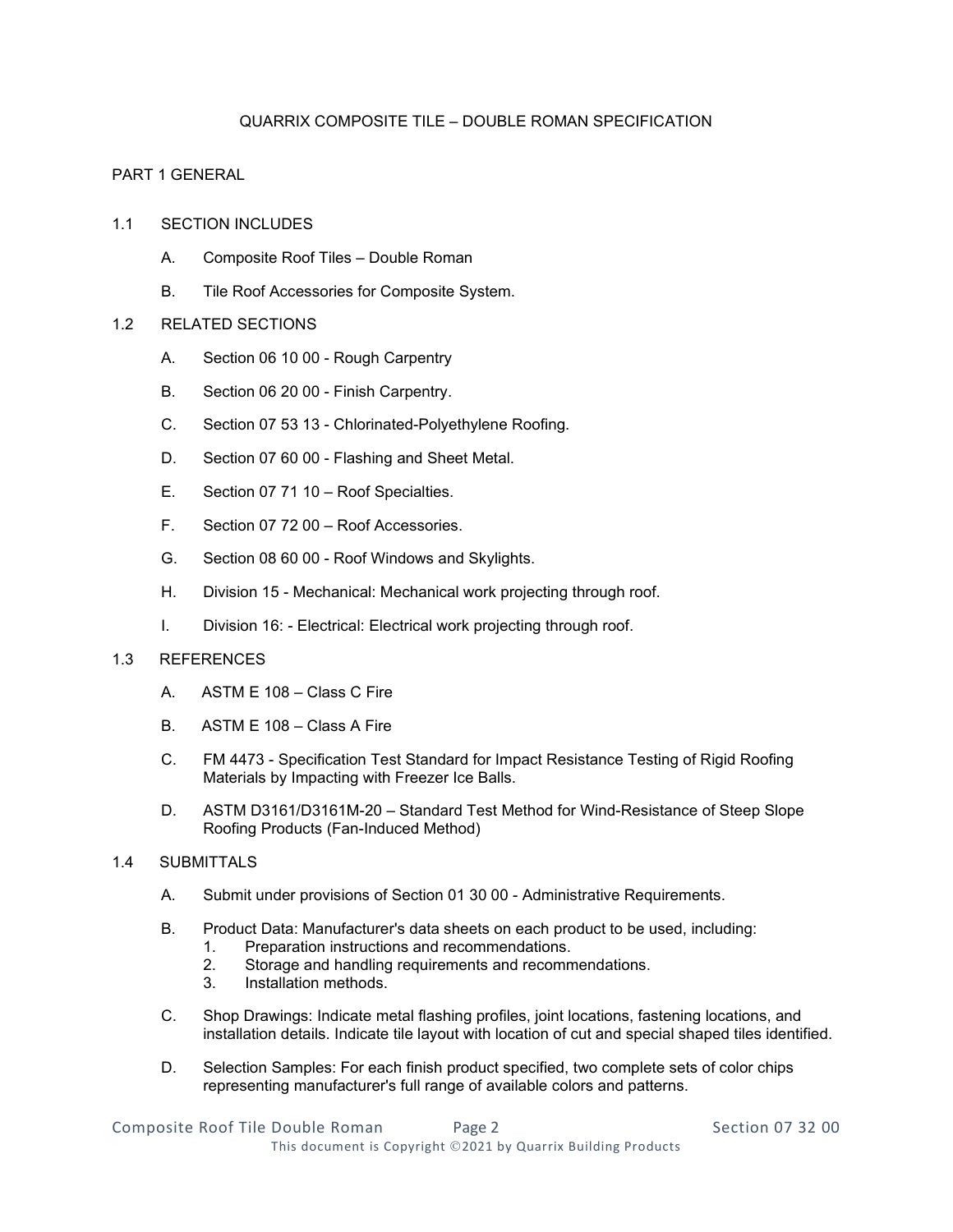- E. Verification Samples: For each finish product specified, two full size samples, representing actual product, color, and patterns.
- F. Manufacturer's Certificates: Certify products meet or exceed specified requirements.
- G. Warranty documents, issued and executed by manufacturer of roof tile, countersigned by roof tile installer.

## 1.5 QUALITY ASSURANCE

- A. Manufacturer Qualifications: Minimum three years documented experience producing composite roof tile.
- B. Installer Qualifications: Minimum five years documented experience installing products specified in this section and/or supervision by a manufacturer's authorized installation representative.
- C. Mock-Up: Provide a mock-up for evaluation of surface preparation techniques and application workmanship.
	- 1. Finish areas designated by Architect.<br>2. Do not proceed with remaining work u
	- 2. Do not proceed with remaining work until workmanship is approved by Architect.<br>3. Refinish mock-up area as required to produce acceptable work.
	- Refinish mock-up area as required to produce acceptable work.
- D. Pre-Installation Meeting:
	- 1. Convene at job site seven to fourteen calendar days prior to scheduled beginning of construction activities of this section to review requirements of this section.
	- 2. Require attendance by representatives of the following:
		- a. Installer of this section.
		- b. Architect
		- c. Other entities directly affecting, or affected by, construction activities of this section.
		- d. Quarrix representative

#### 1.6 DELIVERY, STORAGE, AND HANDLING

- A. Deliver products to project site in manufacturer's unopened pallets, labeled with data indicating compliance with specified requirements.
- B. Storage and Protection:
	- 1. Store products in manufacturer's unopened packaging until ready for installation.
	- 2. Maintain dry storage area for products of this section until installation of products.

# 1.7 SEQUENCING

- A. Ensure that locating templates and other information required for installation of products of this section are furnished to affected trades in time to prevent interruption of construction progress.
- B. Ensure that products of this section are supplied to affected trades in time to prevent interruption of construction progress.

# 1.8 PROJECT CONDITIONS

A. Maintain environmental conditions (temperature, humidity, and ventilation) within limits recommended by manufacturer for optimum results. Do not install products under environmental conditions outside manufacturer's absolute limits.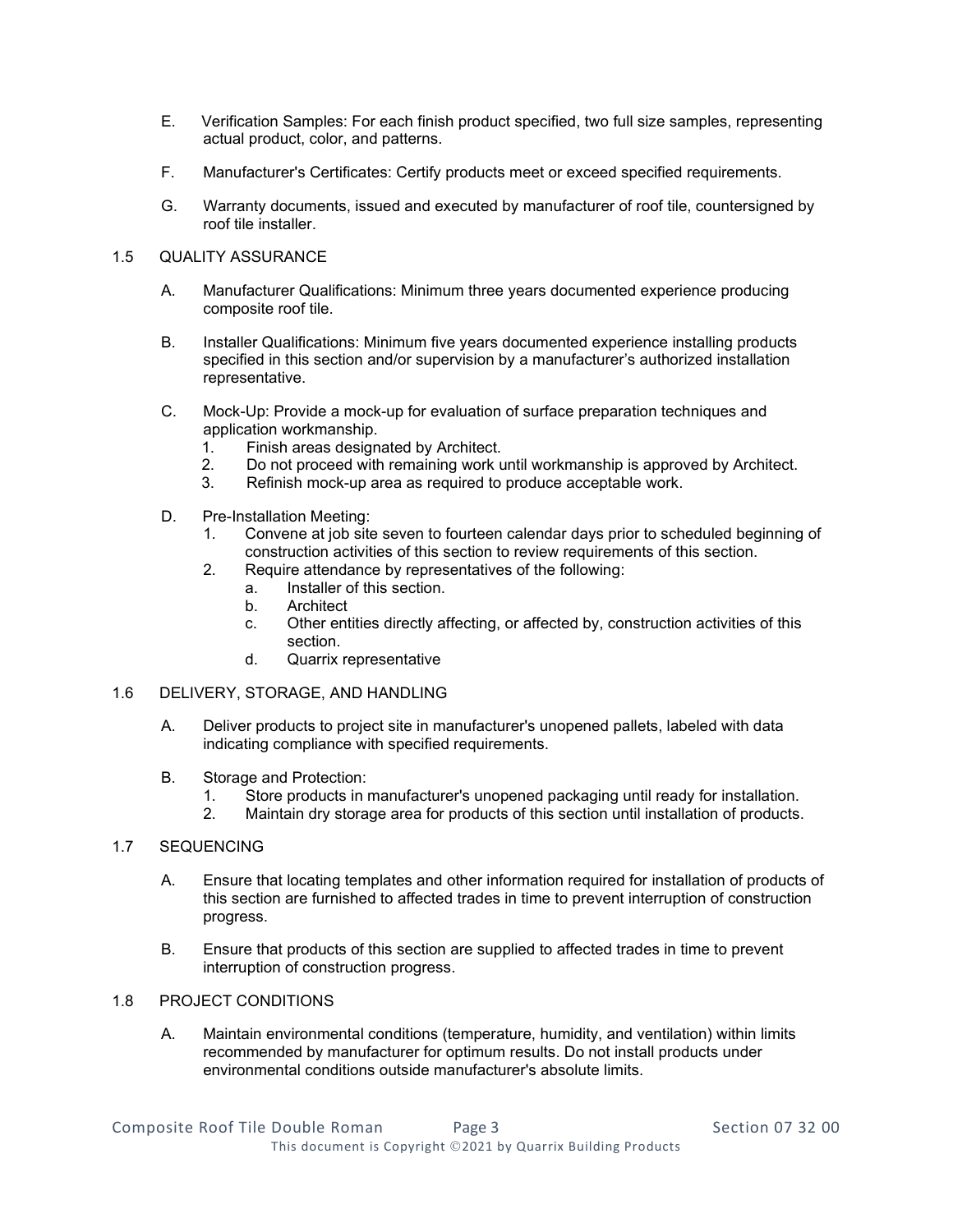## 1.9 WARRANTY

- A. Manufacturer's Warranty: Furnish roof tile manufacturer's 50 year limited warranty against defects in product workmanship and materials.
- B. Tile will be free from manufacturing defects not to rot, split, splinter or suffer structural damage from normal weather conditions and termite or fungal decay when subject to normal use for a period of fifty (50) years from date of original purchase or will not blow off or otherwise become damaged by winds less than eighty (80) miles per hour for a period of ten (10) years from the date of original purchase.
- C. Warranty does not provide protection against any failure, defect or damage caused by situations and events beyond Quarrix's control, including but not limited to: (i) natural disasters, hail over 1.0" in diameter, fire, smoke, chemicals, earthquakes, lightning or static electricity, (ii) falling, thrown or blown objects, (iii) the neglect, abuse, misuse (including faulty installation, repair or maintenance), improper transportation, handling or storage of the Quarrix Products or other failure to comply with the instructions set forth in the documentation and/or manual accompanying the Quarrix Products, (iv) a modification of the Quarrix Products not provided by Quarrix, (v) a malfunction of any product not provided by Quarrix with which the Quarrix Products are used or combined, (vi) use, modification or other treatment of the Quarrix Products in a manner for which it was not designed or intended, (vii) defects or damage due to inferior building practices, ventilation, drainage issues or roof slopes inconsistent with snow and ice control, (viii) replacement under or subjection to abnormal use conditions, (ix) normal wear and tear including the natural effects of progressive aging on the color and surface of the tile, (x) discoloration and variations in color or uniformity caused by weathering and/or UV exposure, staining due to shade or sap, ash or proximity to metals that might cause discoloration; (xi) foot traffic, (xii) vandalism or other malicious actions, or (xiii) Quarrix Products blown off by winds in excess of 80 mph.
- D. Refer to the Quarrix Composite Tile Limited Warranty & Certificate of Warranty for complete details.

#### 1.10 EXTRA MATERIALS

- A. See Section 01 60 00 Product Requirements.
- B. Provide an additional one percent of installed roof tiles, but not less than one full square, for Owner's use in roof maintenance.
- C. Furnish extra materials packaged with protective covering for storage and identified with labels clearly describing contents.

#### PART 2 PRODUCTS

#### 2.1 MANUFACTURERS

- A. Acceptable Manufacturer: Quarrix Building Products, A Division of Liberty Plastics Inc. an LDI Company, which is located at: 705 Pennsylvania Ave. S.; Minneapolis, MN 55426; Toll Free Tel: 800-438-2920; Tel: 763-540-9700; Fax: 763-540-9709; Email to request info [\(Info@quarrix.com\)](mailto:Info@quarrix.com); Web: http://www.quarrix.com
- B. Substitutions: Not permitted.
- C. Requests for substitutions will be considered in accordance with provisions of Section 01 60 00 - Product Requirements.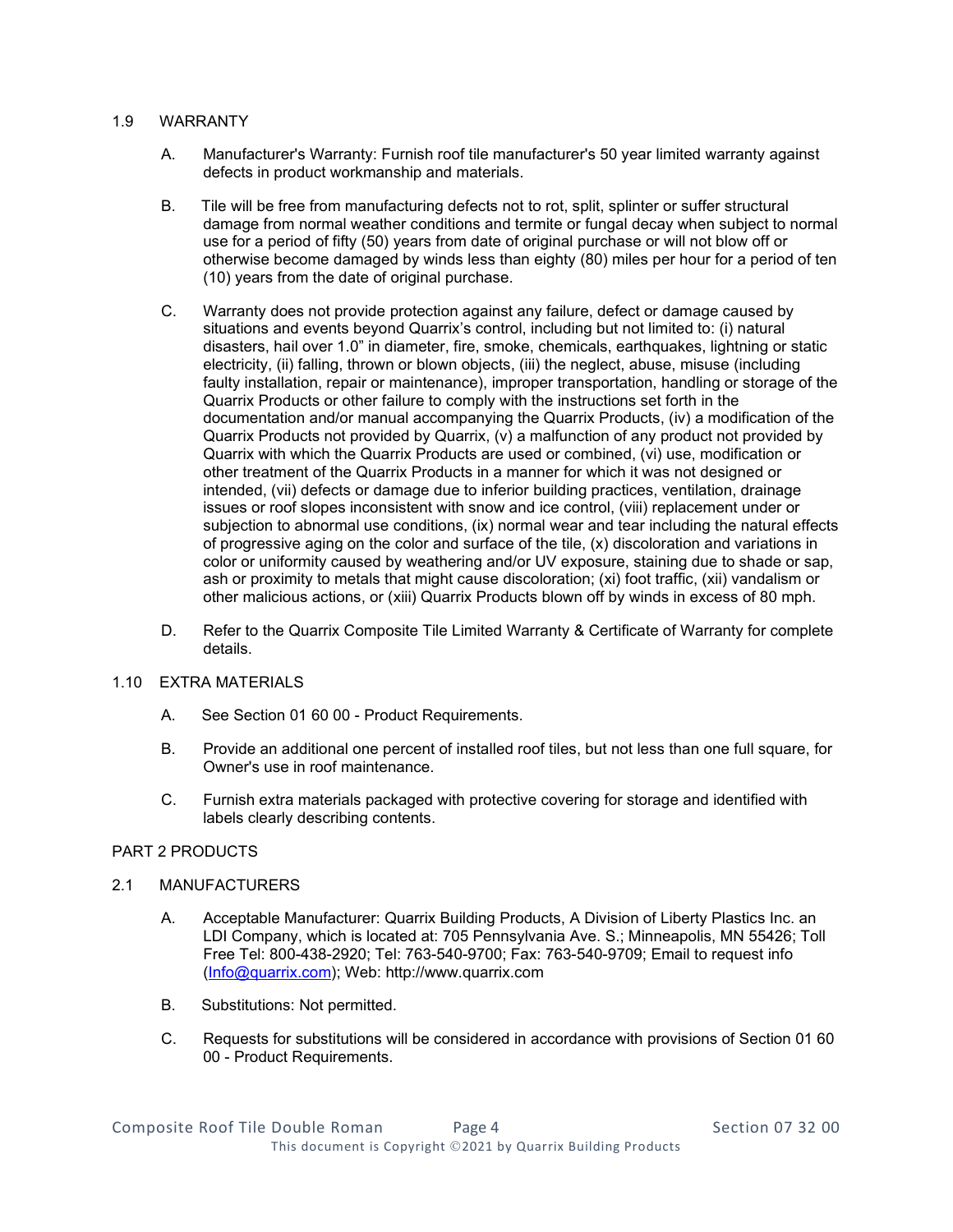# 2.2 COMPOSITE ROOF TILE

- A. Roof Tiles: Quarrix Composite Double Tile; Profile similar to a high barrel Spanish tile and 67% less weight than traditional tile or concrete eliminating the need to reinforce roof structures. Made of engineered polymer with a high-density polyethylene (HDPE) base and is textured in appearance to replicate the look of true clay and concrete tile.
	- 1. Size:
		- a. Field Tile: 16-1/2 inches (41.9 cm) long by 13 inches (33.0 cm) wide by 2-1/4 inches (5.7 cm)
		- b. Hip, Ridge & Rake Tile: 16-1/2 inches (41.9 cm) long by 8-1/2 inches (21.6 cm) wide by 3-7/8 inches (9.8 cm)
		- c. Hip Starter Tile: 17-1/4 inches (43.8 cm) long by 8-1/8 inches (20.6 cm) wide by 3-7/8 inches (9.8 cm)
	- 2. Material: Engineered polymer with a base material of high-density polyethylene (HDPE)
	- 3. Performance:
		- a. Class A Fire resistance when installed over two layers of GAF VersaShield Underlayment; Class A tested in accordance with ASTM E 108.
		- b. Class C Fire resistance when installed over a self-adhered membrane, a minimum 30 lb. felt that meets ASTM D 226 Type II, or a listed synthetic underlayment to ASTM E 108/UL790; Class C tested in accordance with ASTM E 108/UL 790.
		- c. Wind resistance to 110 mph; tested in accordance with ASTM D 3161/D 3161M-20.
		- d. Class 4 hail impact rating; tested in accordance with FM 4473.
	- 4. Exposure per Tile: 13-1/2 inches (34.3 cm) long by 11-19/32 inches (29.4 cm) wide.
	- 5. Weight/Tile:
		- a. Composite Tile Class C:
			- 1) Field Tile: 3.0 lbs (1.36 kg).
			- 2) Hip, Ridge & Rake Tile: 2 lbs (0.91 kg).
			- 3) Hip Starter Tile 1.9 lbs (0.86 kg).
		- b. Composite Tile Class A:
			- 1) Field Tile: 3.3 lbs (1.50 kg).
			- 2) Hip, Ridge & Rake Tile: 2.2 lbs (1.00 kg).
			- 3) Hip Starter Tile: 2.09 lbs (0.95 kg).
	- 6. Weight/Square:
		- a. Composite Tile Class C: 270 lbs (122.47 kg).
		- b. Composite Tile Class A: 297 lbs (134.72 kg).
		- Fire Ratings:
- \*\*Specifier Note\*\* Select one fire classification and delete the product not applicable.
	- c. Class A.
	- d. Class C.
	- 7. Color:

\*\*Specifier Note\*\* Select one color from below and delete those not applicable. Additionally, delete nonapplicable colors from other color-matched accessories noted below. For multi-color blends insert the colors and percentage of each required.

- a. Black.<br>b. Canyo
- Canyon Earth.
- c. Desert Red.
- d. Goldenrod.
- e. Sage.
- f. Saddle Brown.
- g. Multi-Color Custom Blend:
	- 1) Color: \_\_\_\_; \_\_\_\_ percent.
		- 2) Color: ; percent.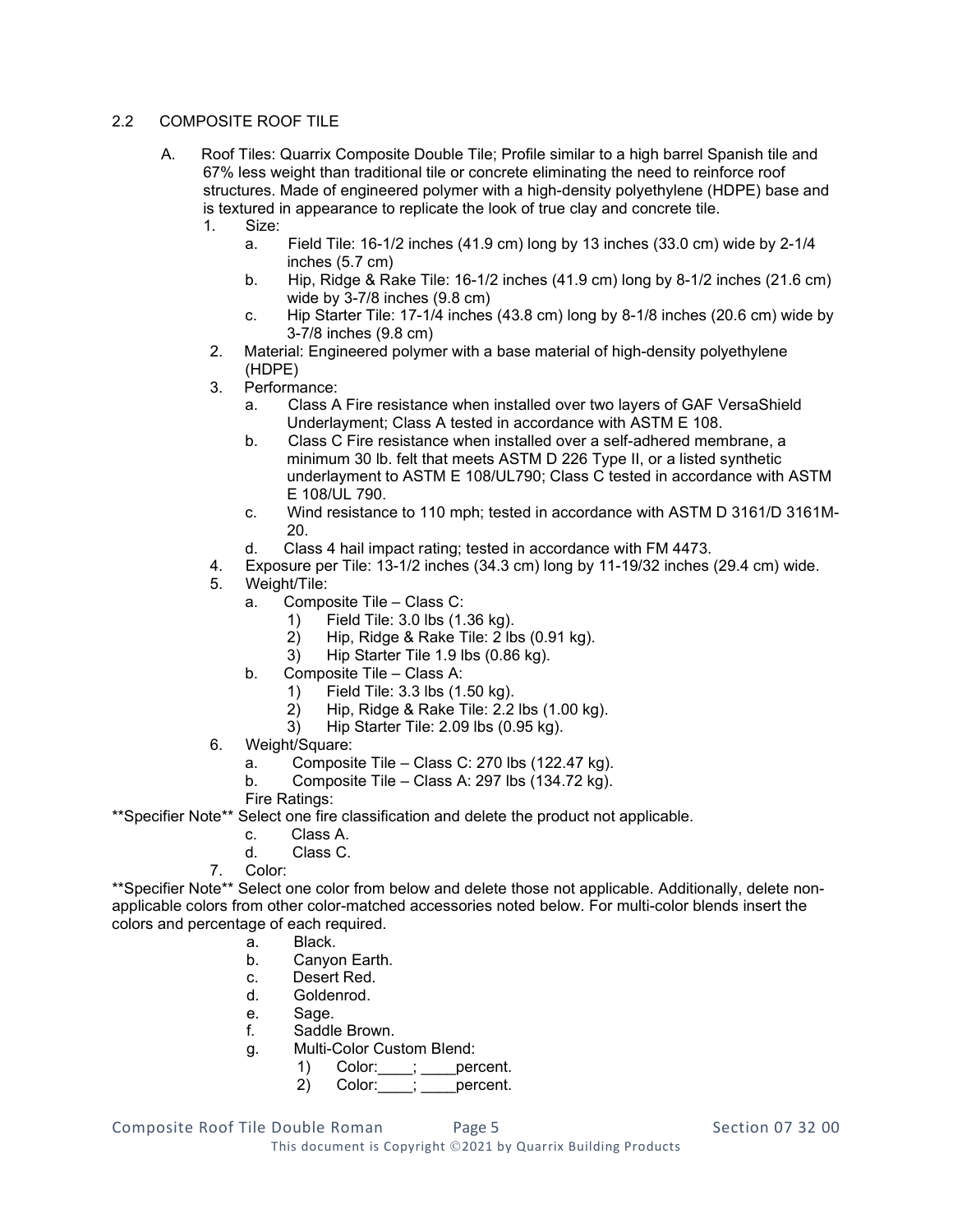# 2.3 TILE ROOF ACCESSORIES

- A. Underlayment:
	- 1. Synthetic Self-Sealing Roof Underlayment: Underlayment shall meet or exceed ICC-ES AC 48
	- 2. Asphalt Saturated Organic Felt: No. 30 Asphalt Saturated Organic Felt, to meet requirements of ASTM D 226, Type 2 or equal.
	- 3. Rubberized Self Sealing Underlayment: ASTM D 1970 sheet barrier of self-adhering rubberized asphalt membrane underlayment having internal reinforcement, and "split" back plastic release film.
- B. Tile Battens: Quarrix Tile Battens, manufactured of corrosion-free, laminated high-density polyethylene (HDPE) corrugated plastic. Layers of corrugated plastic must be glued, not stapled.
	- 1. Color: Black.
	- 2. Dimensions: 1-1/2 inches (3.8 cm) wide by 8 feet (20.3 cm) long by 3/4 inch (1.9 cm) high.
- C. Upper and Lower Metal/Eave Closures: Quarrix coated steel Eave Closures (birdstop) pressure fit between the weather checks on the upper and lower edges of the tile. Lower Metal Closure is formed to match the contour of the tile and fits on top of the drip edge under the first course of tile to raise the lower edge to the correct height as well as keep out birds and insects. Upper Metal Closures are secured via fastener over the fastener lugs in the barrels at the top of the tile to protect from birds, insects and wind-driven rain. 1. Color:
	- a. Black
	- b. Canyon Earth
	- c. Desert Red
	- d. Golden Rod
	- e. Saddle Brown
- D. Universal Tile Ridge Vent: Combines tile ventilation and expandable weather blocking with an aluminum closure system to attach to tile with a peel-off butyl adhesive.
	- 1. Size:
		- a. 15-3/4 inches (40.00 cm) wide by 16 feet (4.9 m) long.
	- 2. Color:
		- a. Black
		- b. Terra Cotta
		- c. Venetian Red
		- d. Brown
- E. Quarrix Universal Tile Flashing: Fully adhered, expandable aluminum flashing that can be used as a primary flashing and counter flashing, in combination with bent metal flashings, or as a weather block wherever mortar would be required.<br>1 Size:
	- Size:
		- a. 11-3/4 inches (29.8 cm) wide by 16 feet (4.9 m) long.
	- 2. Color:
		- a. Black
		- b. Terra Cotta
		- c. Venetian Red<br>d Brown
		- **Brown**
- F. Fasteners:
	- 1. Tile Fasteners:
		- a. Quarrix Tile Fasteners: Corrosion resistant exterior grade screws specially engineered for specialty roof applications and recommended with Quarrix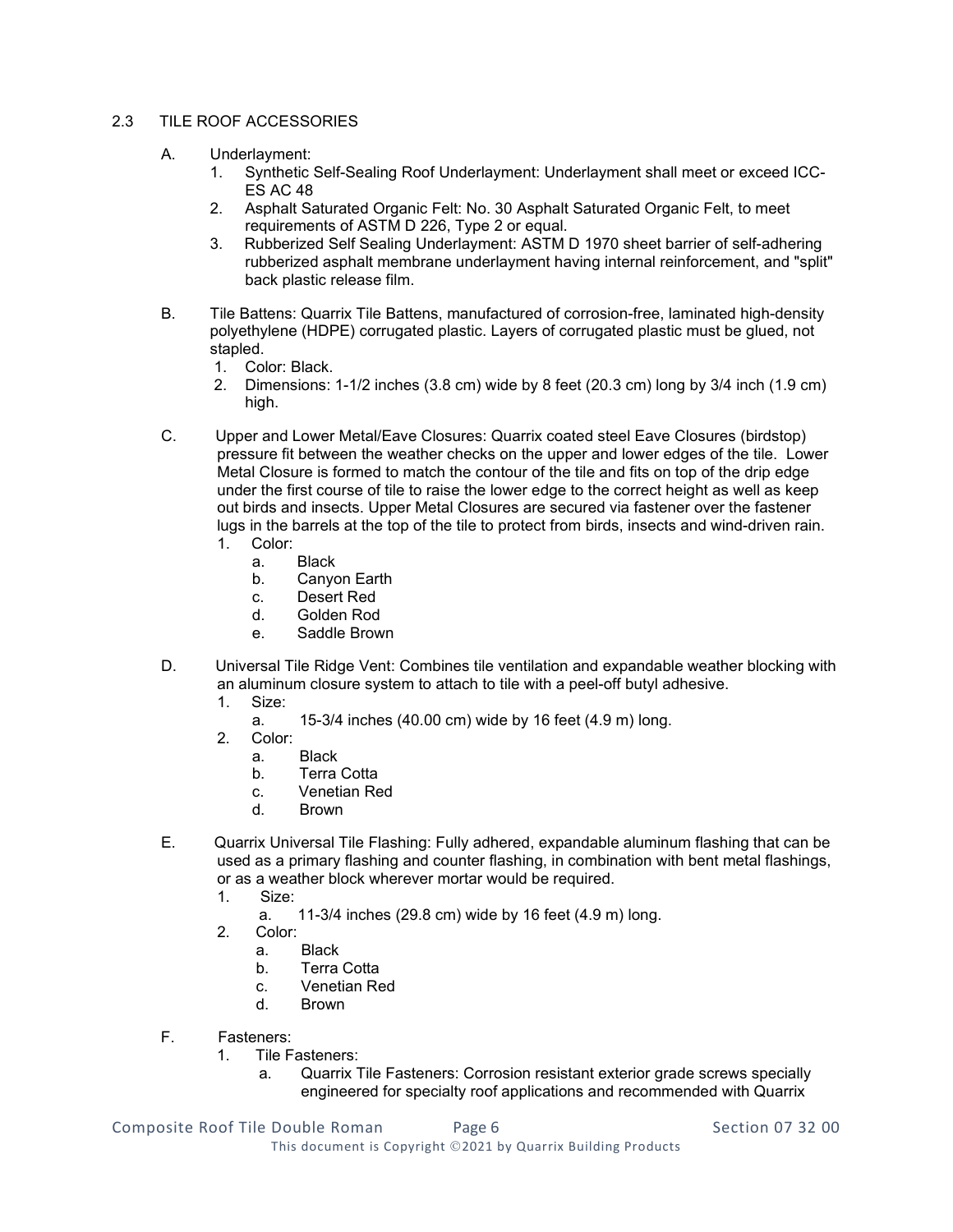Composite Tile. Tested to SAE J78 standard with 2-3/4 inch overall length, 1- 1/2 inch thread length, #10 pan-head (.40 inch) screws, 2 per tile.

- b. Screw Fasteners: use screws for maximum wind resistance. Two 2-3/4 inch (6.98 cm), non-corrosive No. 10 coarse thread, .344 inch – diameter (8.74 mm) pan-head screws. This will allow for 1/4 inch (6.35 mm) penetration through sheathing.
- c. Nails: two non-corrosive, 2-3/4 inch (5.08 cm), 10/11-gauge, ring-shank (18 rings/inch), 3/8 inch-diameter (9.53 mm) head nails. This will allow for 1/4 inch (6.35 mm) penetration through sheathing, when using Quarrix Tile Battens.
- 2. Batten Fasteners: Battens should be fastened every 10 inch using nails or screws that are non-corrosive and of sufficient length to fully penetrate the roof sheathing.
- 3. Underlayment Fasteners: Fasteners for underlayment shall be 11-gauge roofing nails with 3/8 inch (9.53 mm) heads with sufficient length to penetrate into the sheathing 3/8 inch (9.53 mm) or through the sheathing 3/4 inch (19.05 mm) or through the sheathing, whichever is less.
- 4. Flashing Fasteners: Flashing shall be fastened with 11-gauge, ring-shank, corrosion-resistant nails compatible with the flashing material with sufficient length to penetrate the sheathing 3/4 inch (19.05 mm) or thorough the sheathing, whichever is less.
- 5. Fasteners for Hip, Ridge & Rake Tiles and Hip Starter Tiles: Use Quarrix Tile Fasteners for hip, ridge and rake tiles where applicable and when possible. When other fasteners are needed, they shall be No. 10, coarse-thread, 0.344 inchdiameter (8.74 mm), corrosion-resistant pan-head screws (same as the tile fasteners). Use 2-3/4" (6.98 cm) long for ridges and 2-3/4" (6.98 cm) long for the hips. A  $3''$  (7.62 cm) non-corrosive, ring-shank nail in combination with an approved adhesive under the nose of each trim piece can also be used.
- G. Snow Guard: Roof tile manufacturer's fabricated unit for protection over entrances, lower roof areas, or other areas where falling snow is not desired. Recommended snow guards have been designed specifically for Quarrix Double Roman Composite Tile by Alpine Snow Guards and are fabricated from metals that contour to the profile of the tile.
- H. Adhesives to secure cut pieces of field tile along hips, valleys, flying gables, and protrusions and to install hip, ridge and rake tiles shall be Titebond a roofing adhesive compatible with high-density polyethylene (HDPE).
- I. Metal Flashings:
	- 1. General Requirements: Form flashings to profiles indicated on Drawings, in accordance with manufacturer's printed instructions, and as recommended by SMACNA Architectural Sheet Metal Manual to protect materials from physical damage and to shed water.
		- a. Form flashing lengths square, accurate to profile, in maximum possible lengths; form flashing lengths free from distortion or defects detrimental to appearance or performance.
		- b. Hem edges of flashings exposed to view a minimum 1/4 inch (6 mm) on underside.
	- 2. Eave Flashings and Other Metal Flashings: Copper sheet, ASTM B 370, cold rolled, natural finish; 16 ounces per square foot minimum thickness.
	- 3. Eave Flashings and Other Metal Flashings: Copper sheet, ASTM B 370, cold rolled, natural finish; 20 ounces per square foot minimum thickness.
	- 4. Eave Flashings and Other Metal Flashings: Stainless Steel Sheet for Flashings: ASTM A 666, Type 304 alloy, soft tempered; 24 gauge minimum thickness.
	- 5. Eave Flashings and Other Metal Flashings: 24 gauge galvanized steel sheet, ASTM A 653/A 653M, minimum G90/Z275 hot-dip zinc coating.
	- 6. Eave Flashings: Aluminum sheet, ASTM B 209; 0.019 inch minimum thickness.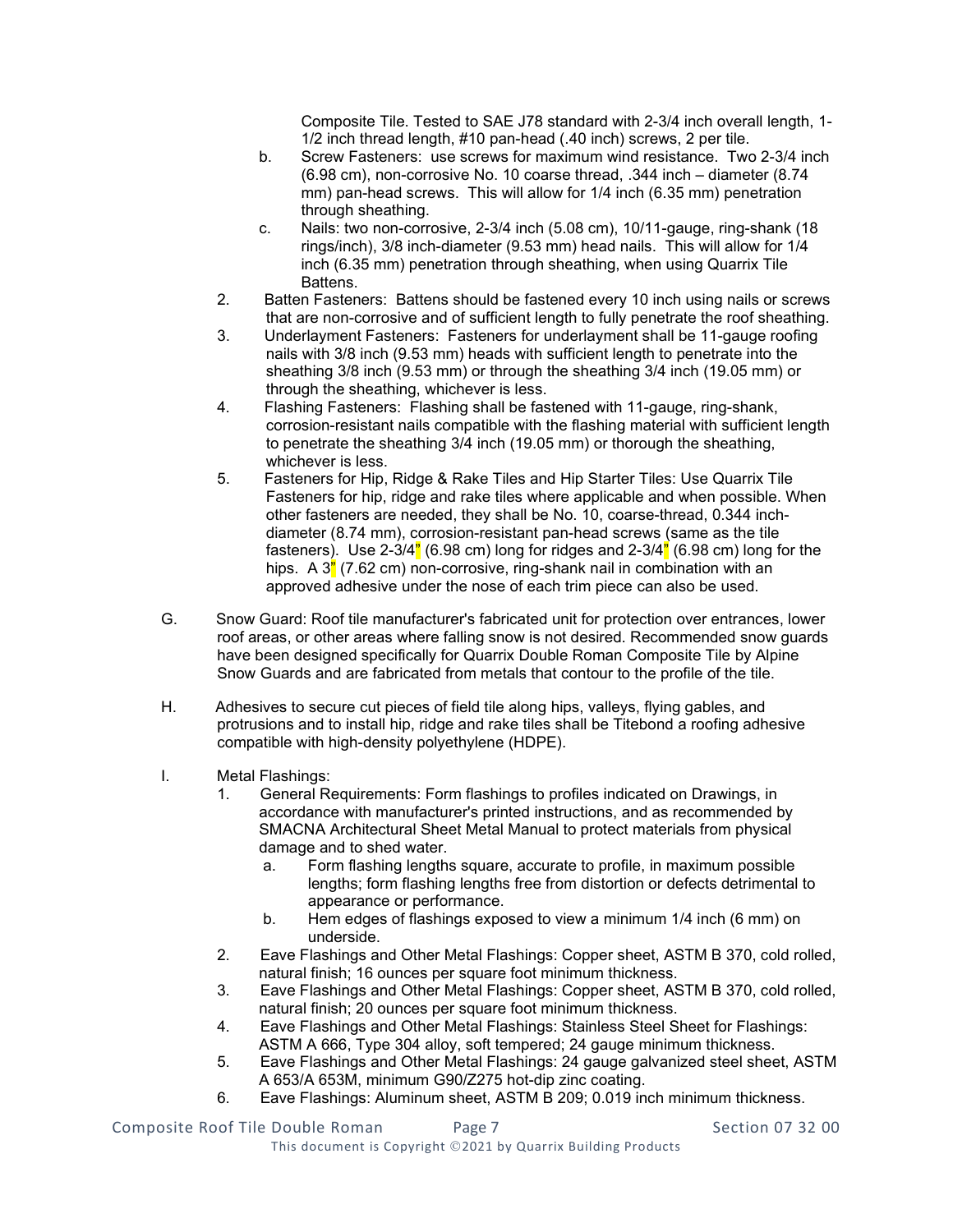- 7. Concealed sealants along gable rakes, ridge/hip trim and flashings with asphalt saturated felt underlayment shall be non-running, heavy body Plastic Roof Cement that meets or exceeds the requirements of ASTM D 2822 and Federal Specifications SS-S-153C (Type 1) or equal. Sealants used with EPDM or Synthetic Underlayment shall be per manufacturer's recommendation.
- 8. Exposed sealants, such as those used on counter flashings or non-soldered joints, should be high quality sealants to meet or exceed requirements of U.S. TT-S-00230C, U.S. Fed Cat. No 8030-965-2397, Canadian 19-HP-5M, ASTM C 290 or equal.

## PART 3 EXECUTION

## 3.1 EXAMINATION

- A. Verification roof deck structure to meet roof tile manufacturer's installation requirements.
	- 1. Verify roof penetrations are in place and flashed to deck surface.
	- 2. Verify roof openings are correctly framed prior to installing Work of this section.<br>3. Verify deck is of sufficient thickness to accept fasteners.
	- 3. Verify deck is of sufficient thickness to accept fasteners.
	- Verify deck surfaces are dry, unfrozen, and free of ridges, warps, and voids.
- B. Notify Architect of unsatisfactory preparation before proceeding.

#### 3.2 PREPARATION

- A. Clean surfaces thoroughly prior to installation. Broom clean deck surfaces prior to installation of underlayment.
- B. Prepare surfaces using the methods recommended by the manufacturer for achieving the best result for the substrate under the project conditions.
- C. Coordinate with installation of gutters, vents, skylights and other adjoining work to ensure proper sequencing. Do not install roofing materials until all vent stacks and other penetrations through roof sheathing have been installed and securely fastened.

#### 3.3 INSTALLATION

- A. General: Install in accordance with manufacturer's instructions.
	- 1. Arrange three or more stacks of roof tile at installation area; mix tile from stacks as installation progresses for consistent color blend.
	- 2. Do not overload roof surface with staged materials.
	- 3. Tile must be installed on roof slope of 4/12 or greater. Slopes of 3/12 or less will require alternative roof covering materials.
	- 4. Quarrix Double Roman Composite Tile cannot be installed on curved surfaces, these areas will require an alternative roof covering material.
- B. Install roof tile in accordance with shop drawings, manufacturer's printed installation instructions for specified project conditions and the following:
	- 1. ICC-ES -AC07.
	- 2. WSRCA/TRI Concrete and Clay Roof Tile Installation Manual for Moderate Climate Regions.
	- 3. WSRCA/TRI Standard Installation Guide for Concrete and Clay Roof Tile in Cold Weather Applications.
	- 4. FRSA/TRI Concrete and Clay Roof Tile Installation Manual for Florida High Wind Applications.
	- 5. NRCA Steep Slope Roofing Manual.
	- 6. SMACNA Architectural Sheet Metal Manual.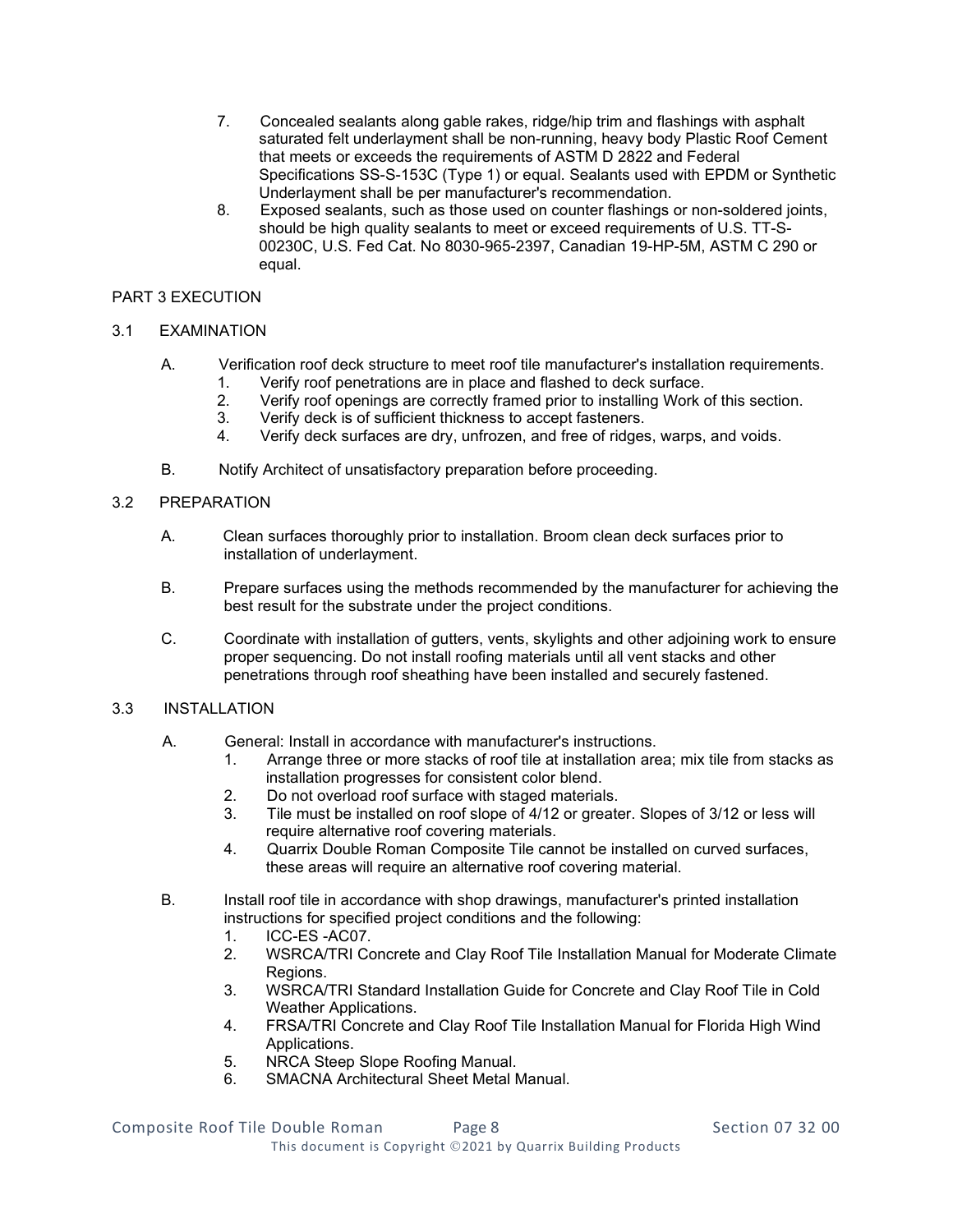- C. Eave Flashings: Install metal eave flashing 1/8 inch (3 mm) beyond the fascia; lap end joints minimum 3 inches (76 mm), with plastic cement seal between overlapping metal surfaces.<br>1. Apr
	- Apply self-seal membrane over eave flashing parallel to eave edge in accordance with manufacturer's printed instructions.
	- 2. Extend self-seal membrane up roof slope minimum 2 feet (610 mm) beyond interior face of exterior wall or as required by code, whichever is greater.
	- 3. Place each successive ply overlapping top edge of previous ply 3 inches (76 mm).
- D. Valley Flashings: Install 24 inch (610 mm) to 28 inch (711 mm) standing seam, double rib (for closed valleys) or 24 inch (610 mm) double rib valley flashing (for open grouted valleys).<br>1. Fo
	- 1. Form flashings in accordance with manufacturer's instructions for valley type indicated.
	- 2. Apply flashing over 36 inch (914 mm) full width vertical underlayment centered in all valley areas.
	- 3. Install flashings centered on valley; nail in place at 12 inches (305 mm) on center, 1 inch (25 mm) from metal edges.
	- 4. Roof Pitch 4 in 12 or Greater: Lap flashing end joints minimum 4 inches (102 mm).
	- 5. Roof Pitch Less Than 4 in 12: Lap flashing end joints minimum 6 inches (152 mm).
	- 6. For slopes below 3:12 or 4:12 in severe weather areas, install flashings and EPDM underlayment per details provided by the Manufacturer.
- E. Sidewall Flashings: Coordinate with the installation of sidewall flashings specified in Section 07 60 00 - Flashing and Sheet Metal Flashing and Sheet Metal.

\*\*Specifier Note\*\* Select one of the following paragraphs and delete those that are not applicable.

- F. Synthetic underlayment
	- 1. Use self-sealing membrane that meets or exceeds requirements of ICC-ES 48 along roof perimeters and protrusions. Underlayment should be installed parallel to the roof eave with a 6 inch (15.24 cm) lap on the ends, a 3 inch (7.62 cm) side lap and a minimum 1/4 inch (6.35 mm) lap over eaves.
	- 2. Class C: ICC-ES, self-sealing membrane is required up the roof deck at least 2 feet (60.96 cm) inside the exterior wall, 6 feet (1.83 m) in the valleys and 3 feet (91.44 cm) around protrusions, gables, walls and under valley flashings. For better protection, smaller roofs, and lower slopes, self-sealing membrane may be used on the entire roof deck. High temperature underlayment is not required but may enhance performance. Heavy granulated underlayment is not recommended.
- G. Asphalt Saturated Organic Felt No.30 Underlayment or approved synthetic underlayment: Install 2 plies underlayment over entire roof area, parallel to eaves.
	- 1. Place first ply 18 inches (457 mm) wide at eave edge, with bottom edge extending 1/4 inch (6 mm) over lower edge of eave flashing; seal to eave flashing.
	- 2. Place second ply 36 inches (914 mm) wide over first ply flush at bottom and sealed to first ply.
	- 3. Place third ply 36 inches (914 mm) wide 15 inches (381 mm) up from bottom edge of first ply.
	- 4. Place each successive ply 18 inches (457 mm) up from bottom of each previous ply.
	- 5. Nail horizontal seams 1 inch (25 mm) from exposed edge of felt; space nails in accordance with manufacturer's printed instructions for roof slope.
	- 6. Overlap vertical seams minimum 6 inches (457 mm), seal lap with plastic cement, then nail at 3 inches (76 mm) on center; stagger vertical laps of each successive layer so that vertical joints do not align in any two adjacent plies.
	- 7. Ridges, Except at Ridge Vents: Extend underlayment over ridges 6 inches (152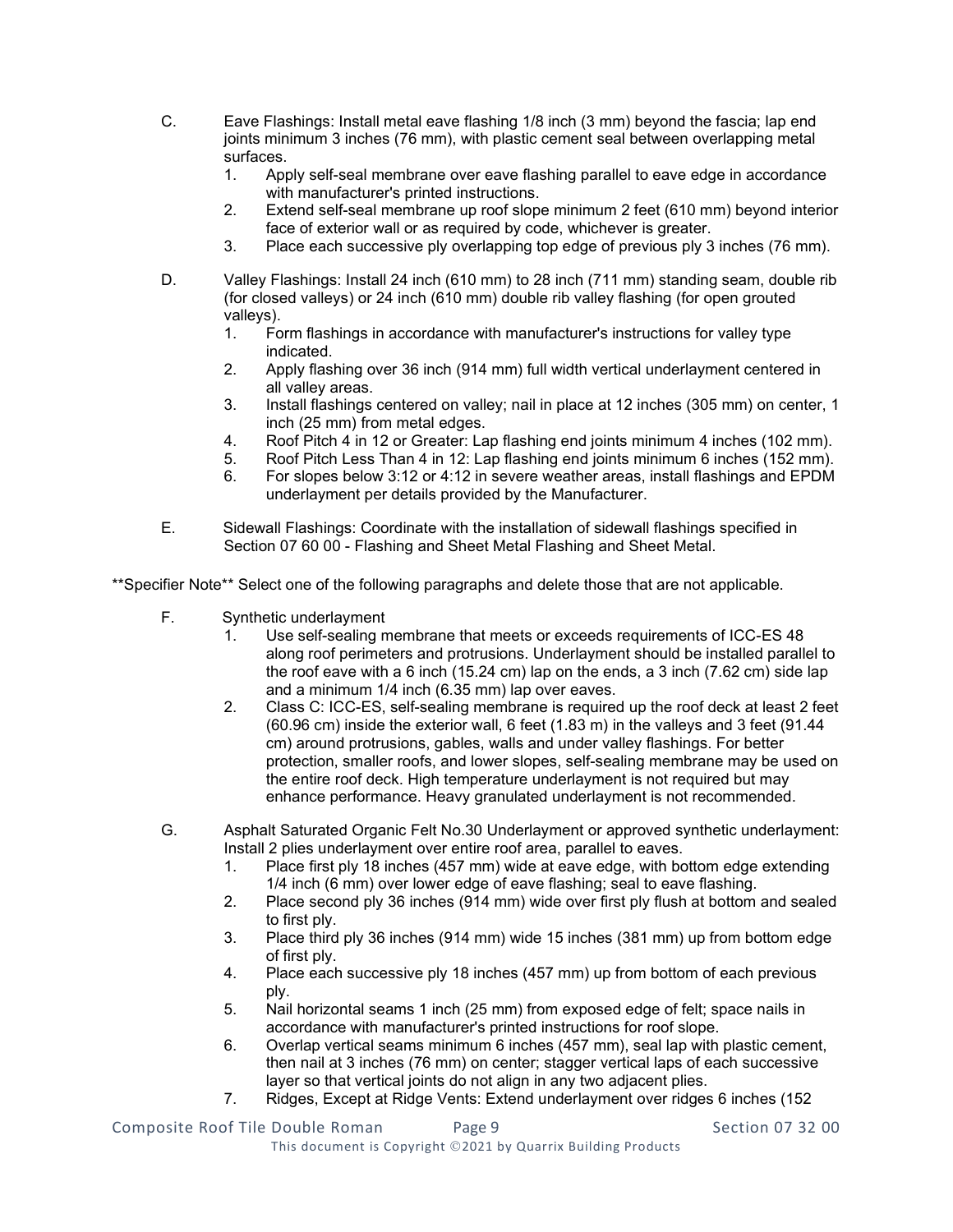mm) on each side making a double layer.

- 8. Hips: Extend underlayment over hips 6 inches (152 mm) on each side making a double layer.
- 9. Valleys: Overlap metal valley flashing 3 inches (76 mm) and seal to metal.
- H. Rubberized Underlayment: Install underlayment over entire roof area, parallel to eaves.
	- 1. Install in accordance with manufacturer's printed instructions.
	- 2. Place first ply at eave edge, with bottom edge extending 1/4 inch (6 mm) over lower edge of eave flashing; seal to eave flashing.
	- 3. Place each successive ply overlapping top edge of previous ply 3 inches (76 mm).
	- 4. Ridges, Except at Ridge Vents: Extend underlayment over ridges 6 inches (457 mm) on each side making a double layer.
	- 5. Hips: Extend underlayment over hips 6 inches (152 mm) on each side making a double layer.
	- 6. Valleys: Overlap metal valley flashing 3 inches (76 mm) and seal to metal.
- I. Single Ply Roof Membrane: Install EPDM membrane over entire roof area, parallel to eaves.
	- 1. Install in accordance with manufacturer's printed instructions.
	- 2. Place first ply at eave edge, with bottom edge extending 1/4 inch (78 mm) over lower edge of eave flashing; seal to eave flashing.
	- 3. Place each successive ply overlapping top edge of previous ply 3 inches (76 mm).
	- 4. Bond lapped joints in accordance with EPDM manufacturer's printed instructions.<br>5. Ridges. Except at Ridge Vents: Extend membrane over ridges 6 inches (152 mm)
	- 5. Ridges, Except at Ridge Vents: Extend membrane over ridges 6 inches (152 mm) on each side making a double layer.
	- 6. Hips: Extend membrane over hips 6 inches (152 mm) on each side making a double layer.
	- 7. Valleys: Overlap metal valley flashing 3 inches (75 mm) and seal to metal.
- J. Intersections of Roof Surfaces and Abutting Vertical Surfaces:
	- 1. Install continuous 36 inch (914 mm) wide strips of self-seal membrane to extend 30 inches (762 mm) across roof deck and 6 inches (152 mm) up vertical surface.
	- 2. Install continuous metal flashing to extend 3 inches (76 mm) up vertical surface.
	- 3. At locations where vertical surface will abut top edge of tile, install metal flashing to extend 3 inches (76 mm) up vertical surface, form metal flashing to extend minimum 3 inches (76 mm) over tile, and form 1/2 inch (12.5 mm) return hem at edge of metal.
	- 4. Form saddle flashings for protrusions through roof in accordance with manufacturer's printed instructions.
- K. Ridge Vent: Install in accordance with manufacturer's printed instructions.
	- 1. Apply Quarrix Universal Tile Ridge Vent (or Quarrix Universal Flashing) to the ridge.
	- 2. Center vent on the ridge and loosely form the material to the tile roof surface<br>3. Determine how much vent you want exposed or concealed and snap horizon
	- Determine how much vent you want exposed or concealed and snap horizontal lines accordingly
	- 4. Overlap any rolls by 3 inch (7.52 cm).
	- 5. Remove the protective strip and firmly press into the tiles.
- L. Tile Battens:
	- 1. Align the batten along the pre-chalked line.
	- 2. Never space battens more than 13-1/2 inches apart.<br>3. Nail or screw the batten 2 inches from each end.
	- Nail or screw the batten 2 inches from each end.
	- 4. Nail or screw the battens every 10 inches.
	- 5. Quarrix Tile Battens are not structural support for the tile.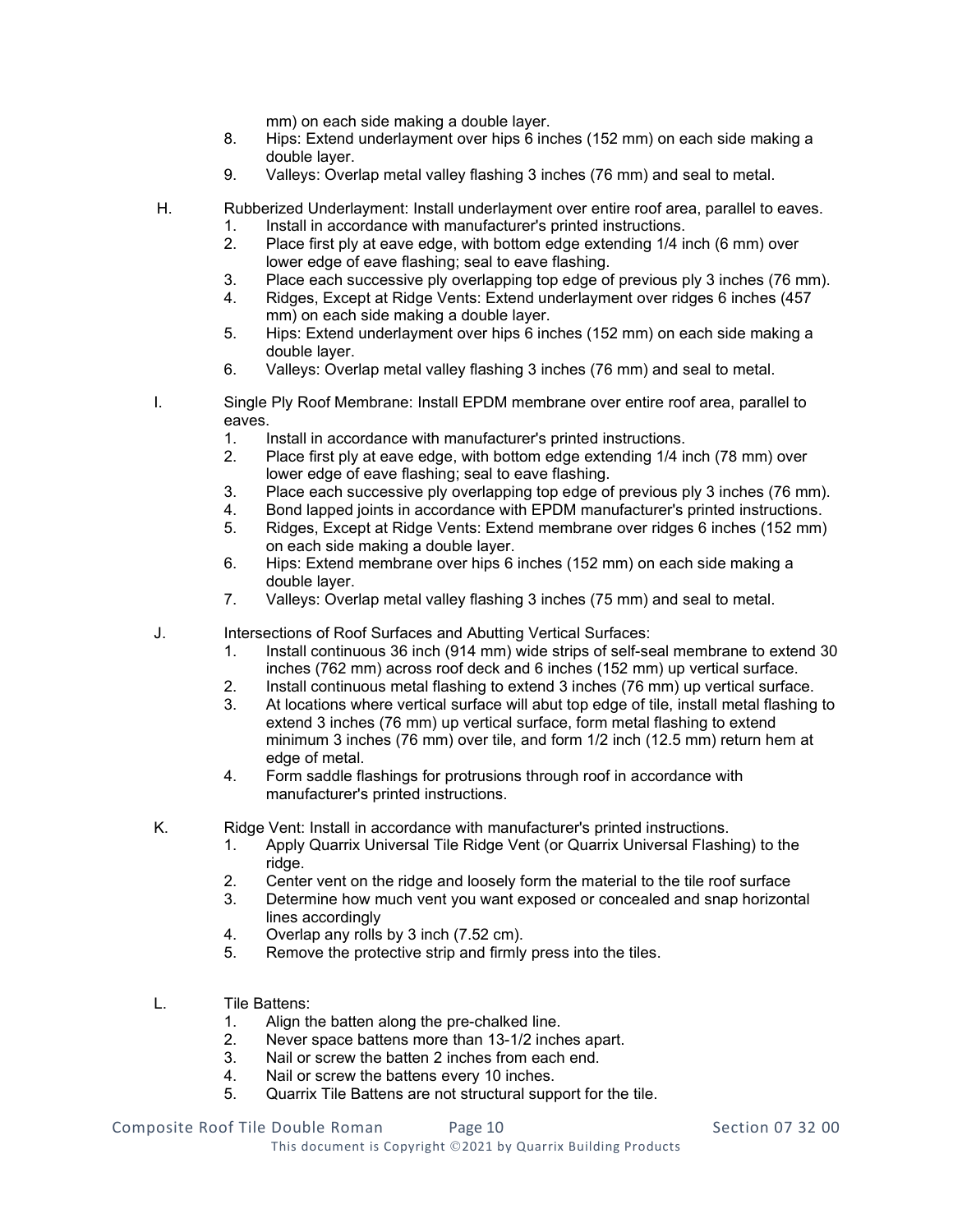- 6. Tile fasteners need to penetrate the roof deck through the battens by a minimum of 3/4 inch.
- 7. A utility knife can be used for cutting the battens.
- When applying the battens, it is recommended to install one roof plane at a time and not leave battens exposed an extended time to heat and sun as movement may occur prior to being covered by the tile.
- M. Eave Flashings: Install metal eave flashing 1/8 inch (3 mm) beyond the fascia; lap end joints minimum 3 inches (76 mm), with plastic cement seal between overlapping metal surfaces.<br>1. Apr
	- Apply self-seal membrane over eave flashing parallel to eave edge in accordance with manufacturer's printed instructions.
	- 2. Extend self-seal membrane up roof slope minimum 2 feet (610 mm) beyond interior face of exterior wall or as required by code, whichever is greater.
	- 3. Place each successive ply overlapping top edge of previous ply 3 inches (76 mm).
- N. Fasteners: Install in accordance with manufacturer's printed instructions.
- O. Roof Tile:
	- 1. Install tile right to left, as viewed facing ridge.
	- 2. Install closure strips in accordance with manufacturer's printed instructions for project conditions.
	- 3. Fasten tile each tile to battens with two Quarrix High-Low Roofing Screws, 2.75 inch #10 pan-head (.40 inch) screws per tile.
	- 4. Fasten tile each tile to battens with two 2 inch 10/11 gauge ring shank 3/8 inch diameter nails and 13-1/2 inches (343 mm) exposure.
	- 5. Cut tile, as tile installation progresses, for hip, valley, and wall conditions.
	- 6. Partial tiles shall be secured at two points or by two methods; screws, wires, adhesives and clips.
- P. Install venting as tile installation progresses; locate in accordance with manufacturer's instructions.
- Q. Trim:
	- 1. Install trim pieces for hips, ridges, and rakes as tile installation progresses; cut shapes, set in bed of plastic roof cement, and secure in place with minimum 2 fasteners per piece for rake trim, and minimum 1 fastener per piece for hip and ridge trim.
	- 2. Cut special shapes for project conditions as required.
	- 3. Overlap trim piece ends minimum 3 inches (76 mm); seal overlapping surfaces with approved adhesives.
- R. Counter flashings:
	- 1. Install counter flashings tight to substrates, with top edge of counter flashing concealing base flashings; lap end joints minimum 3 inches (76 mm).
	- 2. Fasten counter flashings using specified fasteners; fasten on vertical surfaces only, at maximum spacing 12 inches (305 mm) on center.

# 3.4 PROTECTION

- A. Protect installed products until completion of project.
- B. Touch-up, repair or replace damaged products before Substantial Completion.